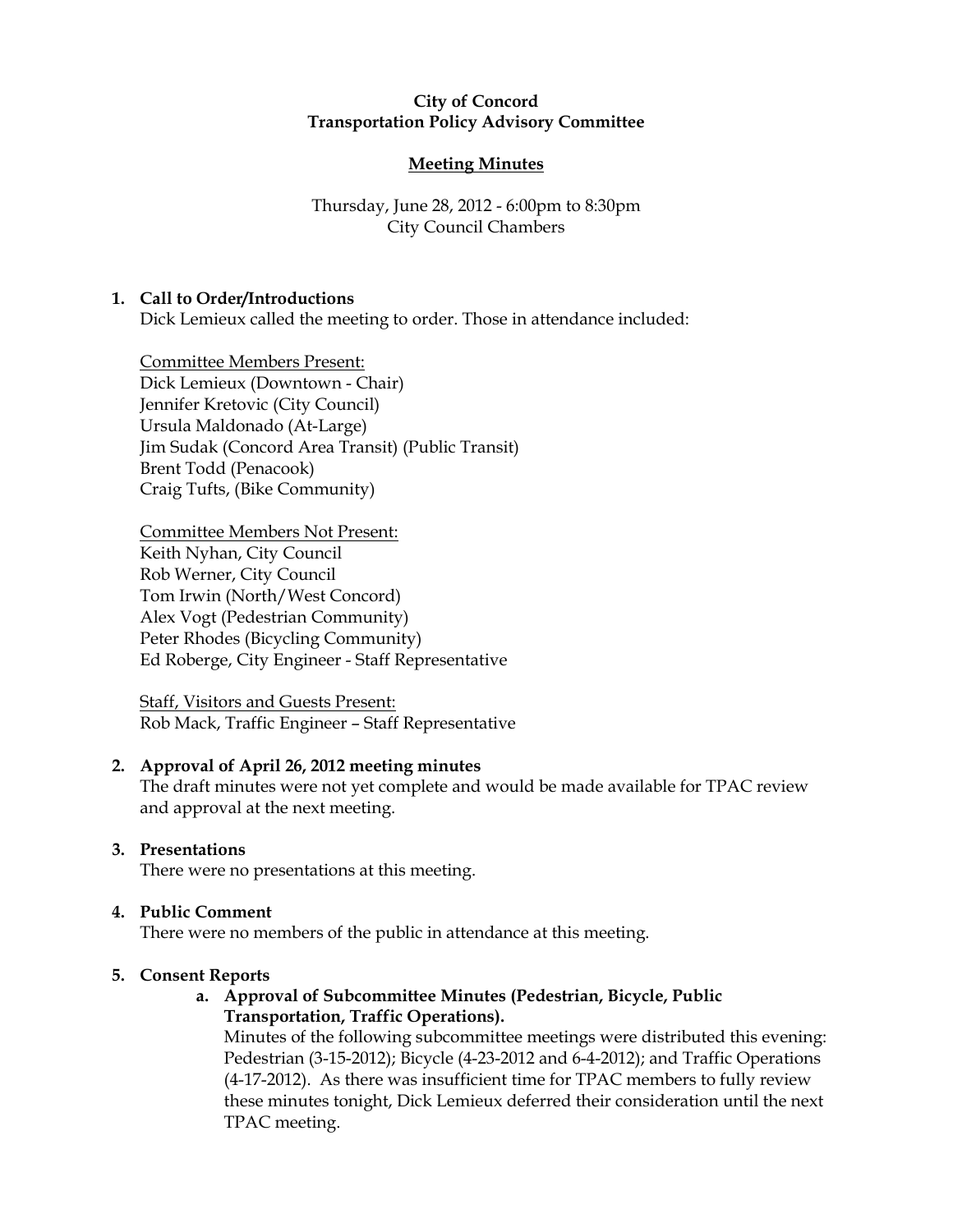### 6. TPAC Referrals from City Council, Staff and Chair

a. Request by Robert Baker to consider re-routing the North-South Bike Route along Rumford Street to North State Street where the current route uses Penacook Street to North State Street (TPAC: 4/2/2012). Rob Mack noted that the current North-South Bike Route is routed differently to/from N. State Street based on direction of travel. For southbound travel on N. State Street, bike route signage begins on Rumford Street at the N. State/Rumford intersection (this requires an easy right-turn for bicyclists exiting N. State Street). For northbound travel, the bike route directs bicyclists to Penacook Street and the signalized N. State/Penacook intersection in order to make a safe left turn onto N. State Street northbound. Mr. Baker's request is to revise the northbound bike route signage to direct northbound bicyclists to the N. State/Rumford intersection.

Staff advised that such a change would require improved accommodation for cyclist left turns onto N. State Street northbound at the Rumford Street intersection. Such accommodation is possible based on planned improvements to be constructed this year at the intersection (CIP35 Phase 4b), including raisedmedian island along N. State Street to limit Rumford Street to right turn in/out only. Engineering staff worked with TPAC-Bike (with Mr. Baker attending) to develop a potential minor revision to the upcoming CIP 35 construction at the N. State/Rumford intersection that would enlarge the planned median island to allow a crosswalk to be installed crossing N. State Street (copy of plan attached to TPAC agenda package). Such an island would provide crossing pedestrians and bicyclists a safe haven area between crossings of the northbound and southbound travel lanes on N. State Street. With these improvements in place, TPAC-Bike indicated support of the requested change in bike route signage (see Item 5a, TPAC Bike minutes of June 4, 2012).

However, recent findings of the Langley Parkway Phase 3 study point to a likely option that the N. State/Rumford intersection becomes signalized and functions to carry Langley Parkway traffic destined to/from US 3 North. These Langley movements would use Rumford Street (from the Rumford/Langley intersection) rather than turn at the Langley/Penacook/N. State intersection which would otherwise require significant intersection enlargement to accommodate these movements to/from the north. This being the case, staff suggests that the currently-planned changes to the N. State/Rumford intersection (intersection realignment and raised median with right in-out only to Rumford Street) be revisited before CIP35 construction occurs this year so that anything built at the intersection this year is generally compatible with the future design needs of the Langley Parkway project (CIP40, currently programmed in FY2017-18). This will avoid building intersection changes this year under CIP35 that may need to be removed and rebuilt in a few years for the Langley project (e.g. currentlydesigned raised median and delta island may not be compatible with future signalization and substantial future left turns from Rumford Street).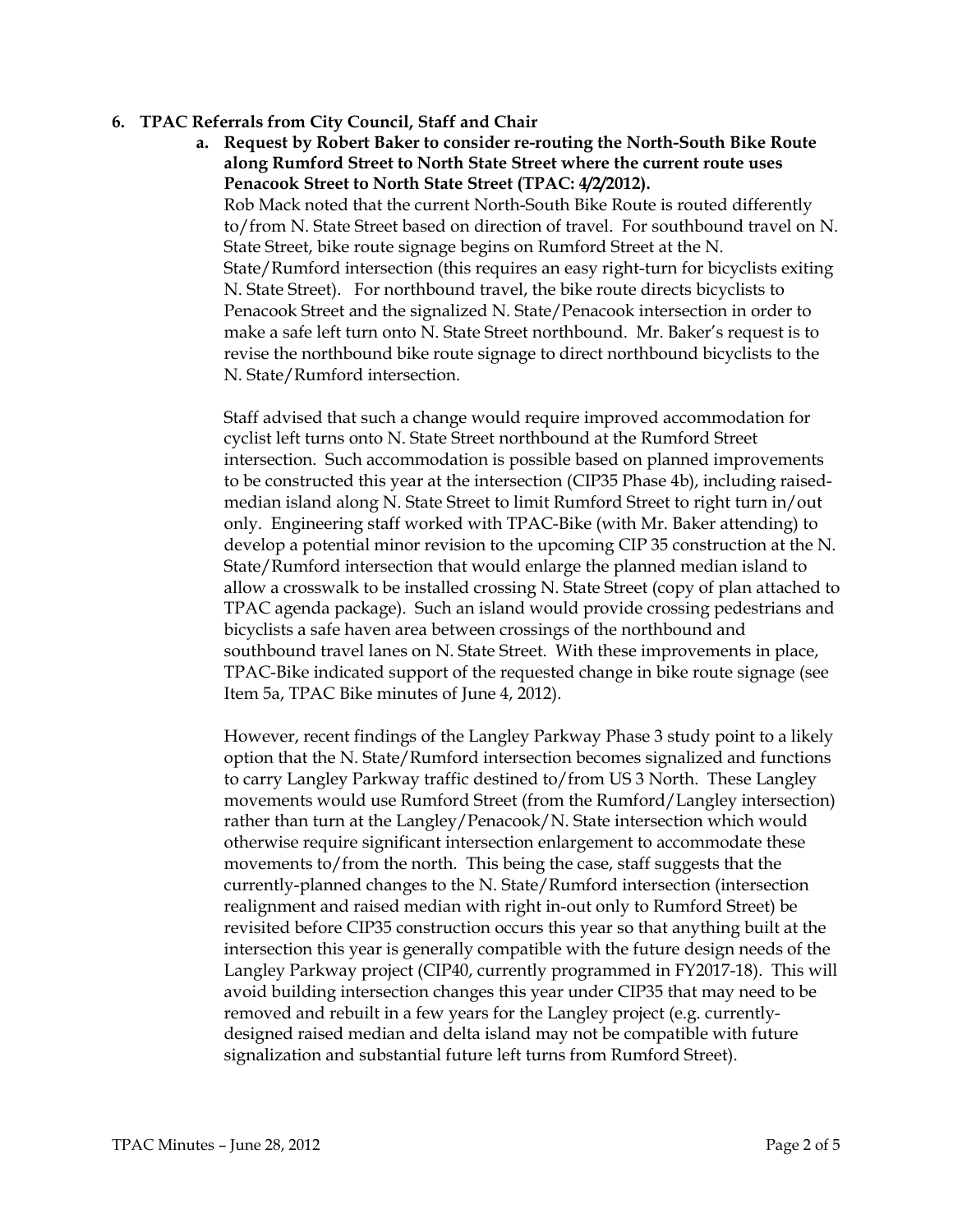Staff will, in the coming weeks, review the current design plans for the N. State/Rumford intersection with the needs of potential future signalization in mind. The intersection design will be revised accordingly as it relates to this year's construction project. If installation of raised median does not occur, then staff would recommend that the North-South bike route signage stay as it currently is (northbound bikes using Penacook Street). If it is possible to design and construct a raised median and delta island now that is compatible with a future fully-signalized intersection, then it may be feasible to consider the TPAC-Bike recommendation and allow the northbound bike route signage to terminate at the N. State/Rumford intersection. In any event, with future signalization of this intersection under the Langley project, staff feels it would be reasonable to revise the northbound bike route signage to use this new signal location to access N. State Street northbound. Staff will keep TPAC informed of this design issue as it becomes better resolved in the coming weeks.

TPAC members concurred with staff suggestions above. Dick Lemieux suggested that staff respond directly to Mr. Baker and inform him of the above findings related to TPAC and staff review of his request.

### 7. Status report on subcommittees

### a. Pedestrian Committee, Alex Vogt

Rob Mack read meeting notes provided by Alex Vogt. The Pedestrian Committee met on Thursday, June 21, 2012. Priorities from the Walk Friendly Report Card were reviewed and members picked items to work on. Topics included: pedestrian counting program; pedestrian master plan; and car-free days.

Input regarding the Friendly Kitchen sidewalk route was gathered and Alex will draft a letter to TPAC for final review at the next Pedestrian Committee meeting. The letter will include the recommended route that takes the sidewalk along I-393 to Commercial Street and that the NHDOT should have the sidewalk meet ADA compliance and be maintained along their highway jurisdiction. A crossing of the railroad tracks will be investigated as Ferry Street used to cross the tracks at grade prior to 1949; does a legal crossing remain?

#### b. Bike Committee, Craig Tufts

At its June 4, 2012 meeting, Robert Baker joined the committee for the discussion on the North-South bike route (discussed under Item 6, above).

The committee reviewed several recreational bike loops in June that were laid out in the May meeting. There are five routes, all mapped on mapmyride.com and can be found by searching "TPAC" on the site. The routes were accepted with some changes.

The committee also had an update on Central New Hampshire Bicycling Coalition (CNHBC) activities. They have worked out a plan with the City to have two inverted U racks installed in each parking garage; this will happen later this summer.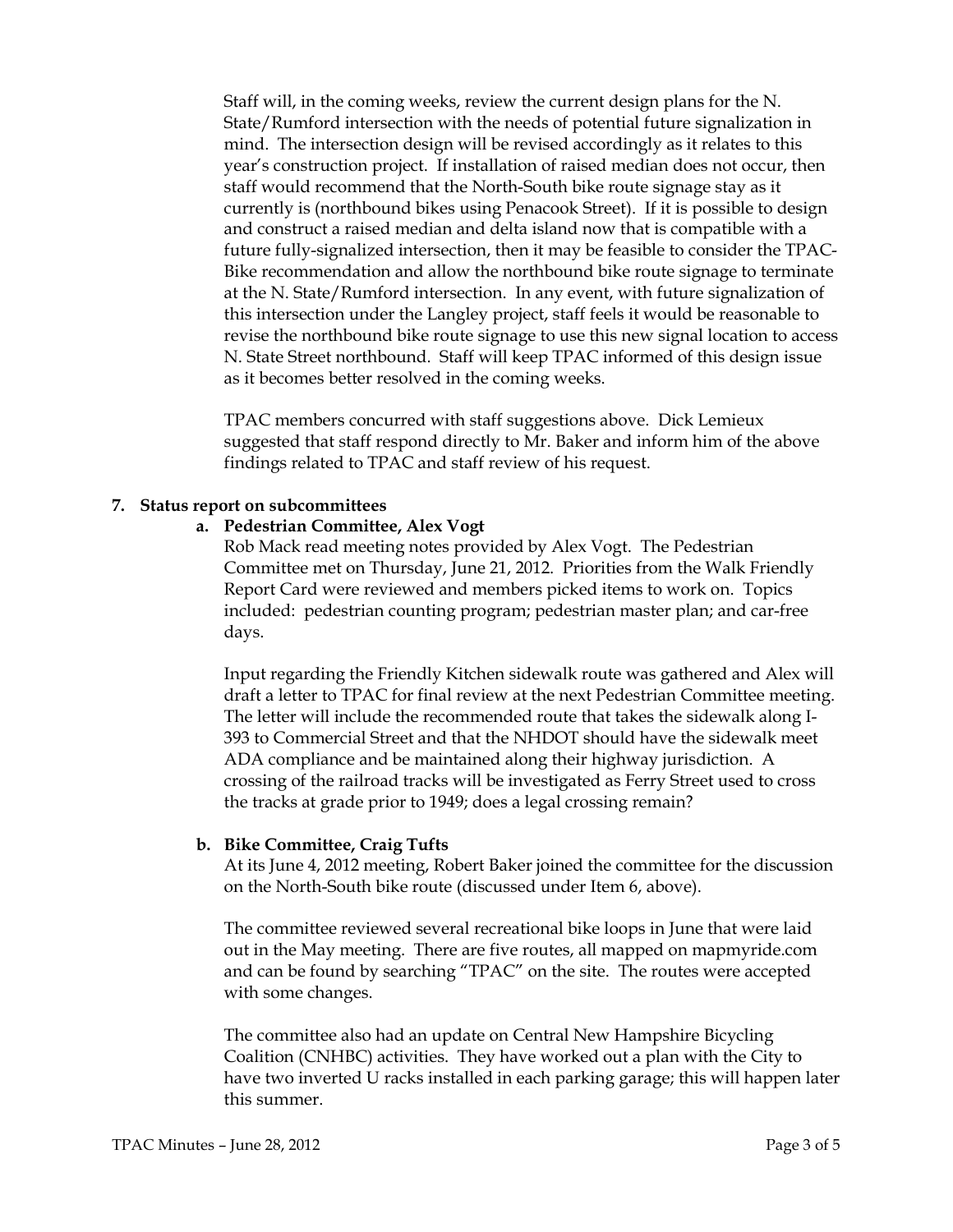The committee also made progress on the plan to retrofit the bollards on Main Street; these projects started as TPAC-Bike and Bicycle Master Plan recommendations. They are also investigating "ride with traffic" signs. CNHBC informed that the Bike Swap in May raised approximately \$12,000.

TPAC Bike added some new members, while some past members had left. The committee will be updating its list of active membership, including some nominations, in the near future.

#### c. Public Transit Committee, Jennifer Kretovic

Jennifer Kretovic reported that the Public Transit Committee met on May 15, 2012. CAT's funding application to NHDOT was discussed. CAT and Advanced Transit (Hanover) shared Job Access Reverse Commute (JARC) funding from NHDOT for a one-year period, With CAT receiving 40 percent of the funds and Advance Transit receiving 60 percent. New bus stop schedule signs are gradually being installed on existing sign posts at bus stop locations city-wide. The committee's next quarterly CAT report to Council is in the works.

CAT received City Council concurrence for FY2013 funding at the June 6 public hearing. Brent Todd felt that the highly collaborative effort between CAT and the Public Transit Committee in appearing before Council was indicative of the effectiveness of the TPAC Public Transit effort to work together with CAT to make a more effective public transit system.

#### d. Traffic Operations Committee, Rob Mack

Rob Mack reported that the June 16, 2012 meeting of the Traffic Operations Committee considered the following. Initial conceptual alignments and intersection alternatives for the Phase 3 extension of the Langley Parkway to N. State Street were discussed. Feedback on design options would be given to VHB to assist in refining the conceptual corridor alternatives. A resident concern on traffic speed on Fowler Street was investigated with finding that overall speeds were reasonable however enforcement was a recommended action to address speeding by a few inconsiderate drivers. TOC also opened its prior discussion of a city-wide speed limit policy for purpose of reducing the current disparity in posted speeds on local residential streets (mix of 25 an 30 mph). TOC preferred consideration of a lower-cost option such as enacting a city-wide 25 mph speed limit within the Urban Compact unless otherwise posted; most streets functioning as collectors or arterials within the Urban Compact would remain posted at their current 30 mph. Staff will develop and cost out a potential city-wide plan in the coming months for further TOC and TPAC consideration.

## 8. Staff Updates

Rob Mack provided an update on select CIP projects. The Langley Parkway Phase 3 Study (CIP40) continued to refine the corridor alignment and develop options for intersections. It included an option for a multiuse recreational path and would be available for additional TPAC review later in the summer. The Loudon Road improvement project (CIP19) is scheduled for construction in FY2014; staff will be soliciting feedback from businesses and residents on the Heights this summer prior to beginning detailed design.